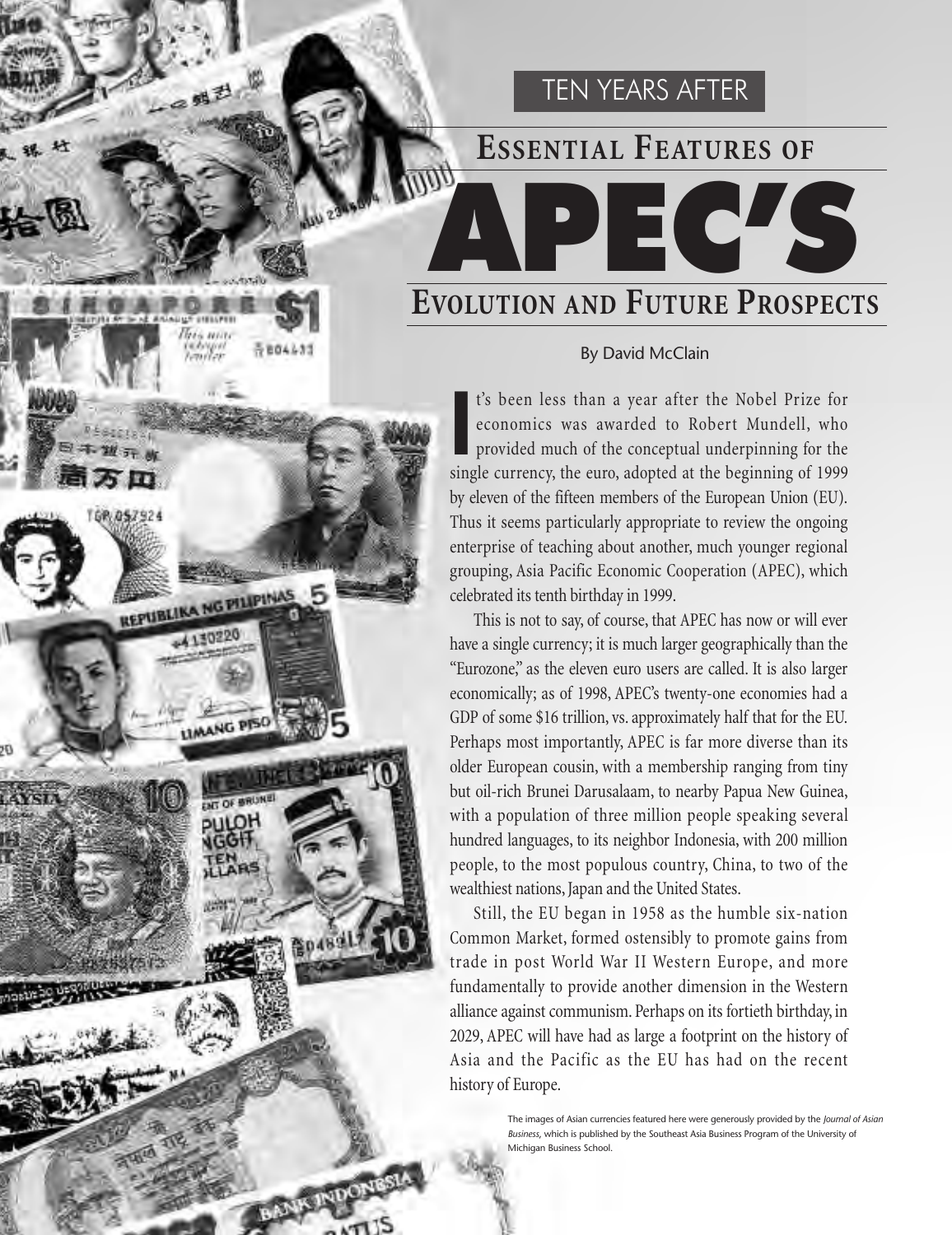# APEC Essentials

What do students need to know about APEC? Charles Morrison, currently the President of the East-West Center, and I faced this question when we, then Co-Directors of the University of Hawaii/East-West Center APEC Study Center, offered what we believe to have been the first course in the United States on APEC in the spring semester of 1995, and repeated the offering the following spring. A 1999-vintage answer to this question has been given by Richard Feinberg, Professor (and former Dean) at the Graduate School of Pacific and International Studies of the University of California at San Diego, in his course, "APEC: Regional Integration, Policies and Procedures."

A number of other United States scholars have integrated APEC into their

universities' curricula, notably Vinod Aggarwal at the University of California at Berkeley, Don Emmerson at the University of Wisconsin at Madison, and Peter Petri and Michael Plummer at Brandeis University. Abroad, APEC has even greater visibility, and I will endeavor below to guide the reader to foreign resources on teaching about APEC. However, in the interests of economy I will focus here on the Morrison-McClain initial effort, and on the more current Feinberg curriculum. This separation in time is a useful caution to those who would make APEC an object of scholarship, for APEC is a dynamic, if sometimes disappointing, organization with an evolving focus.

FEATURE #1

In considering how to structure the first course on APEC, Charles Morrison and I decided that the curriculum needed to have

four features. The first was the history of APEC's formation in 1989, in the context of other, prior organizations in the region (e.g., the Pacific Basin Economic Council (PBEC) and the Pacific Economic Cooperation Council (PECC)) and in the context of the scope of the activities (from narrowly financial to more broadly social) of other organizations in the region and around the world (e.g., the Asian Development Bank, the International Monetary Fund, United Nations, etc.). This segment included APEC's rather unique goal of fostering Asia Pacific economic dynamism and creating a sense of community in the region, which framed quite broadly the scope of the "economic cooperation" described in its name (itself the source of some interest and the occasional joke—"four adjectives in search of a noun").



The APEC Secretariat, located in Singapore, was established in 1993 to serve as the core support mechanism for the APEC process. Photo source: The APEC Web site, www.apecsec.org.

*. . . 1993 brought the establishment of the APEC Secretariat in Singapore (which is also the location of the Pacific Economic Cooperation Council's Secretariat), and the accession of Mexico and Papua New Guinea, two economies with close ties to the United States and Australia, respectively.*

We reviewed several telling experiences in APEC's early years, starting with the initial exclusion of the United States from Australia's then-Prime Minister Robert Hawke's initial proposal for the grouping, and America's subsequent inclusion, after U.S. protests, in the charter group of twelve (along with Canada, Japan, South Korea, Australia, New Zealand, and at that time, the six members of the Association of Southeast Asian Nations (Brunei Darusalaam, Indonesia, Malaysia, the Philippines, Singapore and Thailand). We examined the 1992 inclusion in the APEC fold of the so-called "three Chinas" (Hong Kong, Taiwan and the People's Republic of China), with the provisos that Taiwan be referred to as "Chinese Taipei," and that the members of APEC be referred to as "economies" rather than "nations."

The next year it was the United States' turn to assume the leadership of APEC, and President Clinton—with an eye on Uruguay Round trade negotiations stalled in part by Europe's recalcitrance—dramatically ratcheted APEC's visibility upward by convening the leaders of APEC economies at Blake Island near Seattle. As part of this Leaders' Meeting, President Clinton (or, as some have said, an enthusiastic speechwriter, since no monies in the U.S. budget were allocated for this initiative) proposed the creation of a network of APEC Study Centers, the function of which would be to promote scholarly exchange and the development of curriculum and research about APEC. In addition, 1993 brought the establishment of the APEC Secretariat in Singapore (which is also the location of the Pacific Economic Cooperation Council's Secretariat), and the accession of Mexico and Papua New Guinea, two economies with close ties to the United States and Australia, respectively.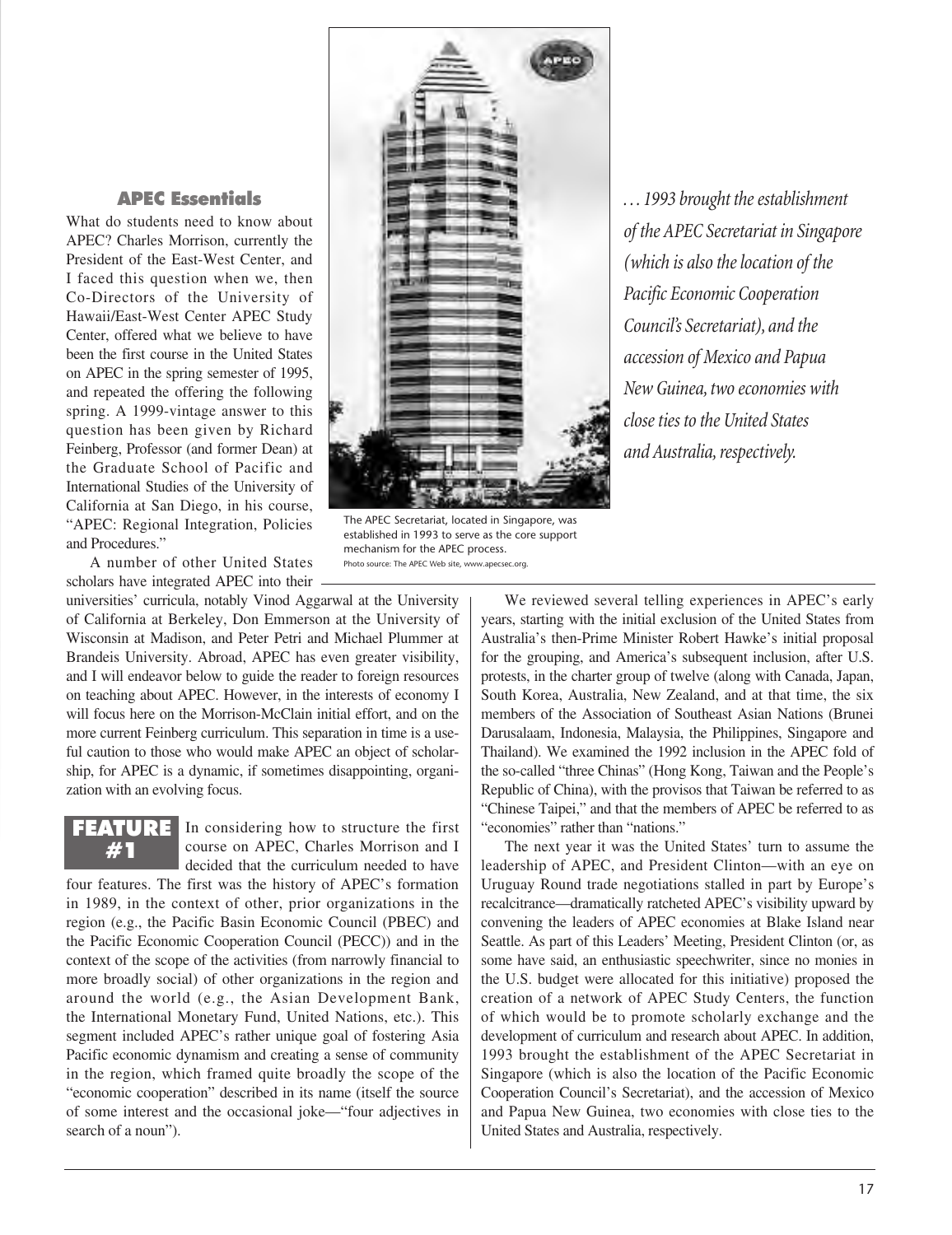*In the last half of the 1990s, the "buzz" about APEC became a bit quieter,*  lost in the details of implementing the vision of "free trade in the region," and eclipsed on the trade front *by the inauguration of the World Trade Organization, and on the finance front by the Asian financial crisis.*

FEATURE #2

The second feature we sought in our course was a sense of who the major players were in the APEC process. That led us to spend one

week each on Japan, the United States, the People's Republic of China, ASEAN itself, and certain "middle powers" such as Australia, Canada and South Korea. We sought to explain each economy's role and interests in the region, and in the world at large, and brought in country experts, both resident and visiting scholars, from the University of Hawaii and the East-West Center. We even included a discussion of South Asia and in particular India, as an economy that might someday be in APEC. However, we did not think to include Russia, which joined APEC in 1998 along with Peru and Vietnam. (Including Chile's accession in 1994, this brought the APEC membership to twenty-one, where it stands today.)

# FEATURE #3

Midway through the course, we included a third essential feature, an experiential learning vehicle to introduce students to the national

interests that might be at stake as this regional grouping evolved. In particular, we created a "trade negotiation" simulation where students were assigned in groups to each economy and were given a position to present and defend that corresponded closely to reality; thus, Japan and Korea were reluctant to liberalize trade in agricultural products, the U.S. sought more open markets for information technology goods, Australia wanted freer trade in primary products, etc.

Our motive for doing this was only partly to give some "texture" to the pedagogy of our course, for in 1994, at the second Leaders' Meeting in Bogor, near Jakarta, the Suharto-hosted conclave adopted the advice of its "Eminent Persons" Group, chaired by the American economist C. Fred Bergsten, and called for free trade among all members in the APEC area by 2020, and by 2010 for the more developed economies.

Thus, trade liberalization became a defining issue for APEC, and in a rather unique—one might say, Asian-style—way. In consensus-driven APEC, liberalization was to proceed on the basis of "concerted unilateralism," voluntary offerings from each economy contained in "individual action plans" designed, via group pressure, to elicit concessions from other members. Moreover, APEC committed itself to what was called "open regionalism," in which tariff concessions made by APEC economies were also to be extended to non-APEC members. The Bogor Declaration, as it was called, set in motion an interesting experiment concerning the most efficacious process for trade liberalization, namely whether a GATT or WTO-style "rules" system was more productive than an APEC-style "discretionary" process.

FEATURE #4

The fourth feature of our course was a series of sessions on how APEC actually did its work. The small Secretariat staff's members

are seconded from their economies' governments, and led by an ambassador-level diplomat chosen by the economy with responsibility for APEC in that year. The staff have responsibility to liaise with a number of Working Groups (e.g., in Human Resources Development, Telecommunications) and ad hoc committees (e.g., the Economic Committee, the Committee on Trade and Investment). These groups and committees reflect APEC's debt, as an intergovernmental organization, to its predecessor the Pacific Economic Cooperation Council (PECC), a tripartite, academic-government-business grouping, which also did—and still does—its work through such instrumentalities.

Our course was thus sort of an "everything you always wanted to know about APEC but were afraid to ask" vehicle. We tried to balance the political, economic and structural characteristics of the APEC process. We discussed the history and economics of free trade areas, common markets, and closer forms of economic and political union, and often drew on the European experience in reviewing the challenges APEC faced in becoming "deeper" or "broader." (Even in the mid-1990s, the number of countries which had expressed an interest in joining APEC was more than two score, and the number which had formally applied was into double digits.)

While APEC was explicitly about economics, and not about politics and security, we took the view that separation of the three was in fact impossible, in the same way that it had been with the Common Market in the 1950s. Charles Morrison was fond of noting that the annual Leaders' Meetings provided a unique "neutral," multilateral setting where leaders of such global powers as China, Japan and the United States could hold bilateral sessions to improve their understanding of each other's goals and aspirations.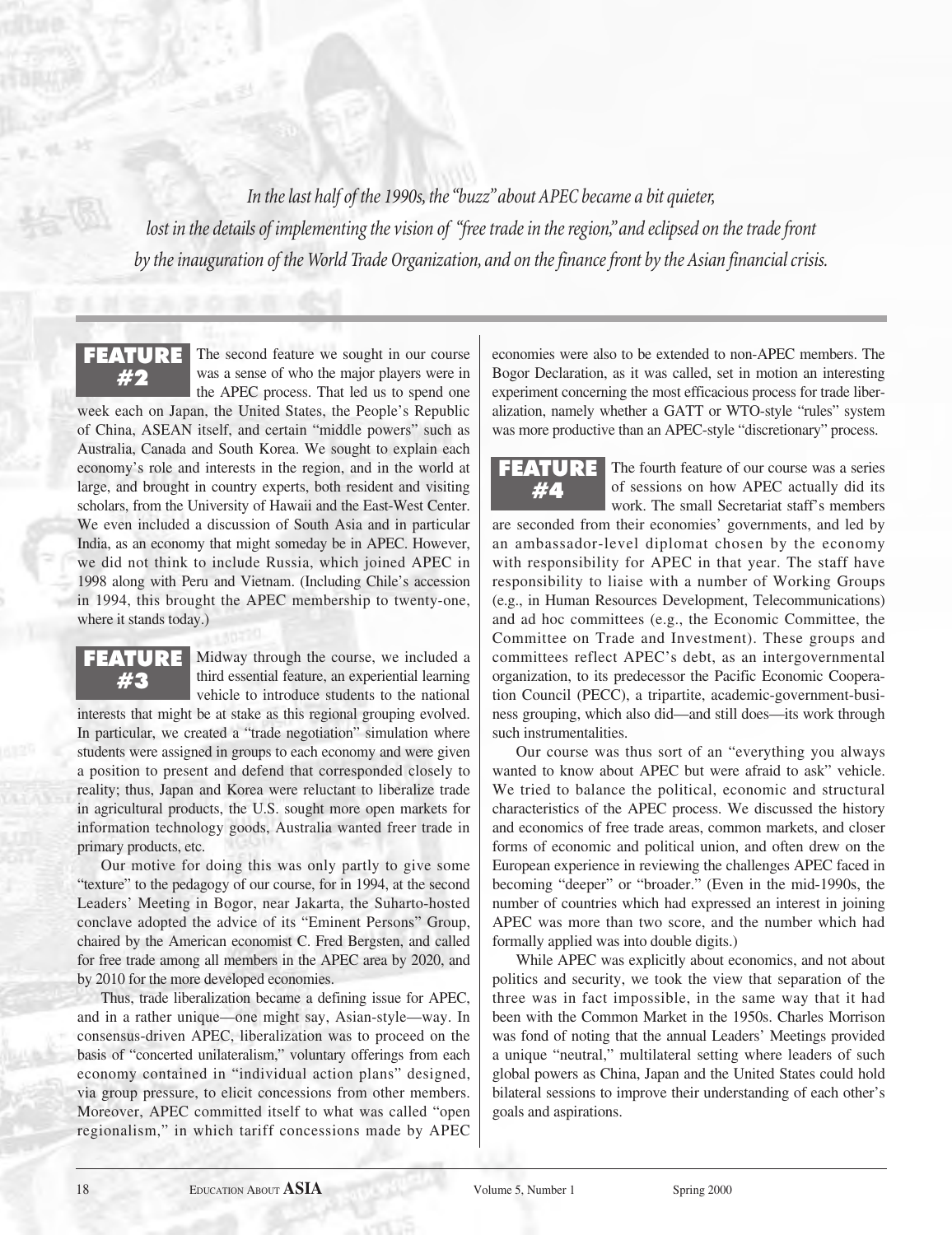

## APEC Today

In the last half of the 1990s, the "buzz" about APEC became a bit quieter, lost in the details of implementing the vision of "free trade in the region," and eclipsed on the trade front by the inauguration of the World

President Abdurrahman Wahid listens to a journalist's question as Foreign Minister Alwi Shihab (R) looks on during a press conference at the presidential palace in Jakarta, November 4, 1999. ©AFP/CORBIS

Trade Organization, and on the finance front by the Asian financial crisis. The crisis was just gathering force as APEC leaders were converging on Vancouver in November 1997, leading President Clinton to mistakenly characterize it as "just a bump in the road."

The Leaders' Meetings of 1995 and 1996 were held, respectively, in Osaka and at Subic Bay, near Manila. Reflecting concerns that APEC's liberalization initiatives might move too fast, the Japanese worked to produce an Osaka Action Agenda which promoted three APEC foci, namely (1) trade and investment liberalization; (2) trade and investment facilitation; and (3) economic and technical assistance. Japan pledged 10 billion yen over five years to the Trade and Investment Liberalization and Facilitation Fund, also called the Murayama Fund after Japan's prime minister of the time, to finance projects aimed at promoting the first two of these three foci. This sum, some \$15–\$20 million annually, was three times the operating budget of APEC, from which the administrative expenses of the Secretariat and Working Groups' projects had traditionally been funded.

In Manila, the third of these "three pillars of APEC" received additional attention in the Manila Action Plan for APEC, with its emphasis on developing the human resources of the region (though Manila did see the Leaders approve an APEC recommendation to the WTO that trade be further liberalized in information technology products). Amidst growing business dissatisfaction with APEC's seeming irrelevance, the initial business advisory group to APEC was replaced by the APEC Business Advisory Council (ABAC). ABAC contains three representatives from each APEC economy, including a small business representative.

Canada's leadership of APEC in 1997 intended to focus on infrastructure development and streamlining the organization's administrative processes, as well as broadening APEC's reach to include an explicit focus on the problems of women and youth. As noted, Canada's efforts were eclipsed by the financial crisis, where leadership was quickly taken by the International Monetary Fund, with assistance from the World Bank and the Asian Development Bank. Belatedly, the APEC Financiers group, which I am told originally met without the presence of Secretariat staff, provided an APEC presence on the financial crisis issue.

The trauma of the crisis essentially froze the political will to move forward on liberalization, though there are those who say and I would agree—that the existence of APEC prevented some backsliding on commitments already made. The crisis also resulted in a notable increase in interest within APEC, via task forces and the like, in the social consequences of globalization (not least because of the political upset in Indonesia), and in the best ways to design and finance social safety nets. It also imparted a greater sense of urgency to the mission of building human resources capacity within APEC, and to facilitate entrepreneurship and foster small business. Interest in skills development also rose within APEC at this time, in part because of the crisis, and in part owing to Malaysia's occupancy of the leadership position in 1998, and its history of success in working with foreign investors to transfer skills to its population.

Malaysia's particular stance on the origins of the crisis in the behavior of speculators, its placement of sharp restrictions on capital account transactions in the balance of payments, and the dispute between Prime Minister Mahathir and his then-Deputy Anwar, made the November 1998 Leaders' Meeting an inauspicious one. Mahathir has, of course, had reservations about globalization for some time; he did not attend the first Leaders' Meeting in Seattle, and did not fully support the Bogor Declaration. President Clinton did not attend the Malaysia Leaders' Meeting, and Vice President Gore created a stir when he acknowledged the thenon-trial Anwar's struggles at a state dinner.

As this is written, APEC seems to have come back on track in 1999, its tenth anniversary year, helped considerably by the abatement of the financial crisis as well as the recent and apparently successful political transition in Indonesia, in which Abdurrahman Wahid has succeeded B. J. Habibie as Indonesia's leader.

New Zealand's November 1999 elections caused the rescheduling of the Leaders' Meeting to September, where it coincided rather remarkably with the erupting situation in East Timor. While Habibie did not attend, the timing of the Auckland meeting and its relative proximity to East Timor drew the world's attention. In so doing it helped to force a UN-led intervention to stop the bloodshed and facilitate a smoother transition to the independence the East Timorese had selected in the ballot offered earlier by Habibie.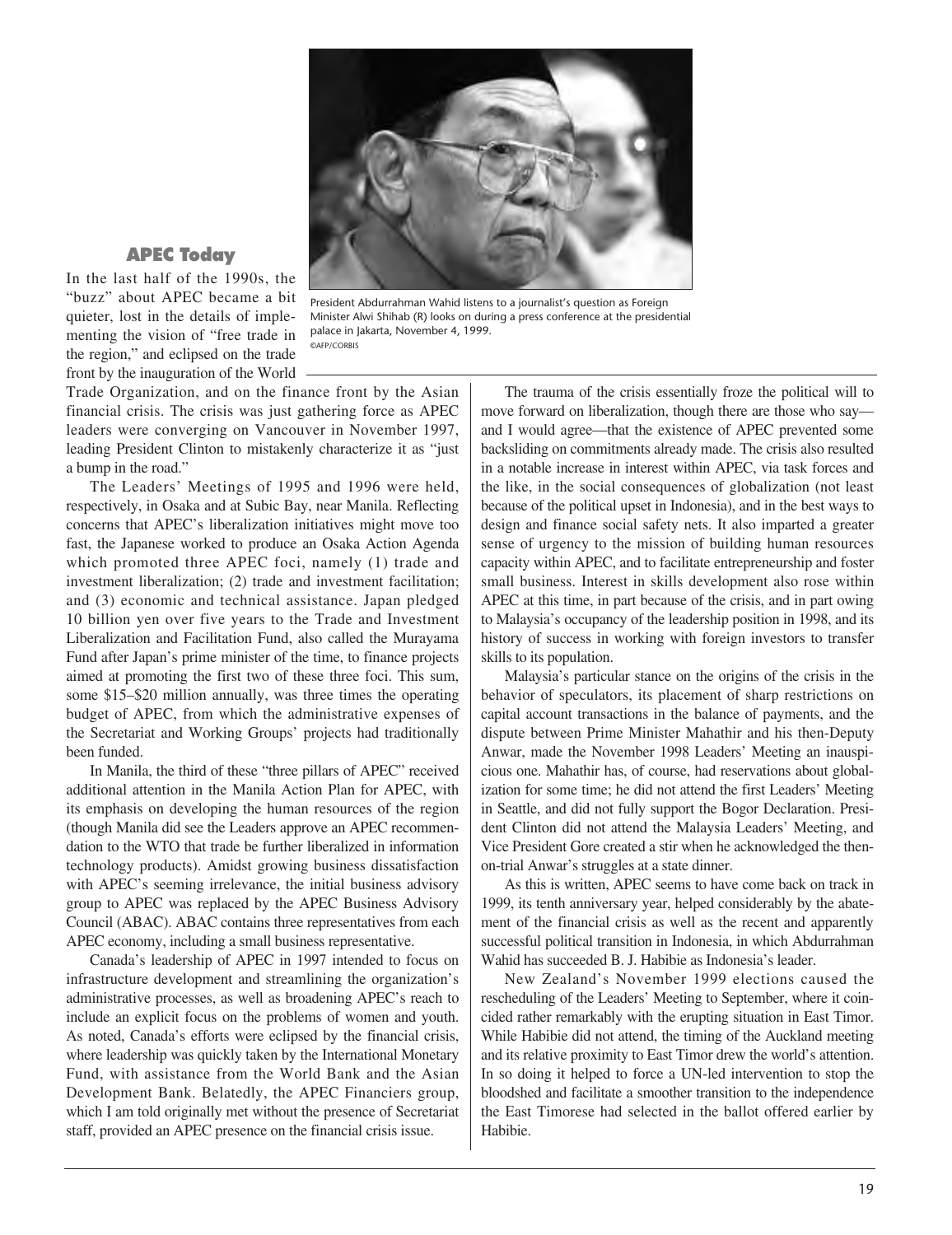

President Bill Clinton shakes hands with Chinese President Jiang Zemin prior to the start of the Asia Pacific Economic Cooperation summit at the Government House in Auckland, New Zealand. The two leaders discussed bilateral relations. Photo by Stephen Jaffe ©AFP/CORBIS

On economic matters, the New Zealand communiqués were unremarkable, except perhaps for the new emphasis on the regional and global food "system." Auckland did provide a situation in which President Clinton and Jiang Zemin could discuss the dialogue which had stalled over China's entry into the WTO, and the two leaders agreed to restart talks which had been suspended after the Chinese embassy in Belgrade was bombed. On the whole, the Leaders' Meeting was well run, preparing the way for APEC's continued evolution highlighted by subsequent Leaders' events in Brunei Darusalaam in 2000, the People's Republic of China in 2001, and Mexico in 2002.

## A Contemporary Course in APEC, and the Way Ahead

Richard Feinberg's approach bears a number of similarities to the Morrison-McClain course on APEC described above, as the following list of weekly topics indicates:

| WEEK           | <b>TOPIC</b>                                                                                                                                                                                                                     |
|----------------|----------------------------------------------------------------------------------------------------------------------------------------------------------------------------------------------------------------------------------|
| 1              | The APEC Agenda                                                                                                                                                                                                                  |
| $\mathcal{P}$  | Origins of APEC                                                                                                                                                                                                                  |
| $\overline{3}$ | Regional Economic Integration:<br>Theory and Practice                                                                                                                                                                            |
| $\overline{4}$ | <b>ASEAN and APEC</b>                                                                                                                                                                                                            |
| 5              | <b>APEC Trade Initiatives in</b><br><b>Comparative Perspective</b>                                                                                                                                                               |
| 6              | <b>APEC Ecotech Initiatives:</b><br>the Role of NGOs and the<br><b>Private Sector</b>                                                                                                                                            |
|                | <b>Country Policies Toward APEC</b><br>(Australia, China, Japan, Korea<br>and the U.S.)                                                                                                                                          |
| 8,9            | <b>APEC Issues: Policies and Procedures</b><br>(student papers on issues prominent<br>on APEC's agenda, the process by<br>which APEC has addressed these<br>issues, their current status, and<br>reommendations for improvement) |
| 10             | The Future of APEC                                                                                                                                                                                                               |
|                |                                                                                                                                                                                                                                  |

A partial bibliography is attached to this article, based on Professor Feinberg's course, and on a related course now taught annually at the University of Hawaii by Visiting Professor and Ambassador William Bodde, who led the establishment of the APEC Secretariat in 1993. Further information on APEC can be gleaned from its Web site, at http://www.apecsec.org.sg., which has the usual

hyperlinks to related sites.

Whither APEC? The answer to this question, the title of a 1997 volume by C. Fred Bergsten, will certainly be somewhat different today than it was when Bergsten collected his authors. Indonesia's centrality in ASEAN, and its current uncertain political and economic situation, imparts a degree of fragility to the core of APEC. The other members of ASEAN are making some progress in recovering from the crisis, but the challenges—over corporate governance, transparency, and legal and financial sector reform—will take a generation, so economic recovery will be, as discussed in more detail in McClain (1999), a matter of "two steps forward, one step back."

Among the other middle powers, South Korea is trying mightily to transform its economic structure in the direction of greater flexibility and accountability. This internal transformation, and ongoing tensions with North Korea, have limited somewhat the catalytic role that South Korea has sought to play in APEC. Australia, in contrast, has weathered the crisis remarkably well, thanks to sound economic policies and a flexible exchange rate. The Howard government has sought to distance itself somewhat from the explicitly and enthusiastically pro-APEC stance of its predecessor, but the East Timor crisis has thrust Australia back into the limelight in Asian affairs.

China's difficulty in reversing the forces of deflation in its economy, at a time when it is trying with limited success to reform state-owned enterprises, has concentrated its leaders' attention inward. Growing joblessness and the emergence of the Falun Gong have led to increased political repression. Externally, in addition to the Belgrade bombing, China has been incensed by former Taiwan President Lee Teng-hui's subtle recharacterization of relations between the two as being between two "states," by discussions of involving Taiwan along with Japan and the United States in some sort of missile shield defense, and by Taiwan's choice of independence-minded Chen Shui-bian as Lee's successor.

Now that the October 1, 1999, 50th anniversary of the formation of the People's Republic of China is past, the leadership may be able to refocus more effectively on recapturing the prestige which accrued to China, because of its relative economic stability, during the Asian financial crisis.